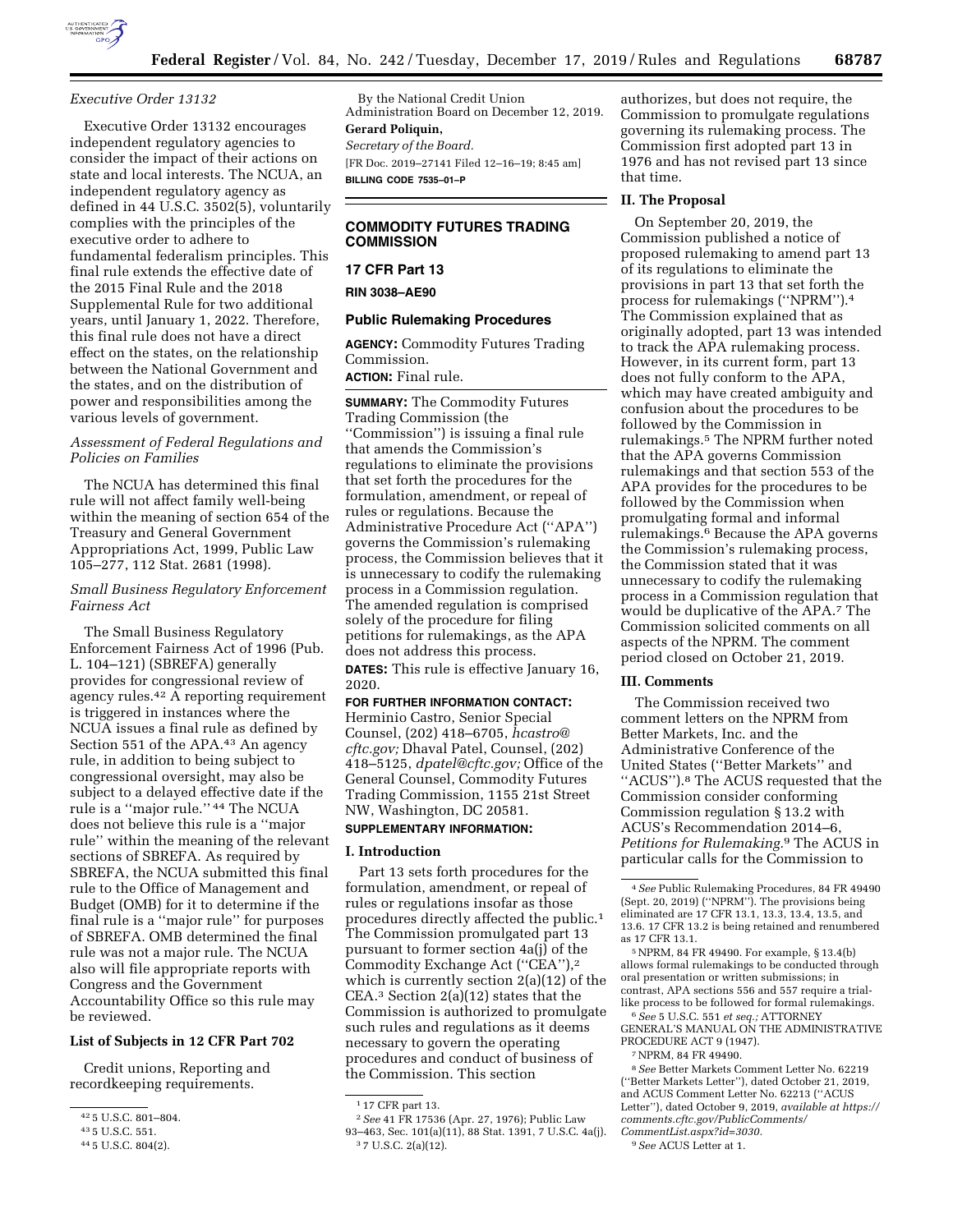implement procedures on petitions for rulemaking that (1) include an explanation of the type of data or arguments that would be useful for the agency to evaluate the petition, (2) permit the electronic submission of petitions, (3) invite public comment on petitions for rulemaking, (4) provide a reasoned explanation beyond a brief statement of the grounds for denial and make it public, and (5) leverage online platforms like *Regulations.gov* to implement the recommendations.

Better Markets agreed with the Commission's proposal to eliminate the rulemaking procedures codified in part 13, stating that they provide little value beyond that provided by the APA and applicable case law. Better Markets, however, recommended the Commission implement ACUS's Recommendation 2014–4 concerning ex parte communications.10

#### **IV. Final Rule**

The Commission has considered the comments by Better Markets and the ACUS and is adopting part 13, as proposed, with a few modifications.11 The Commission is amending part 13 of its regulations to eliminate the provisions that set forth the process for issuing NPRMs. As noted in the Proposal, part 13 was originally intended to track the APA rulemaking process, but in its current form, part 13 does not fully conform to the APA, creating uncertainties about the procedures to be followed by the Commission in rulemakings. Because the APA governs the Commission's rulemaking process, it is unnecessary to codify the rulemaking process in a Commission regulation that would be duplicative of the APA.12

In response to ACUS's comment, the Commission notes that it has had procedures for filing rulemaking petitions since 1976 to ensure that the public is engaged in the rulemaking process at the Commission. Specifically, regulation § 13.1 provides instructions as to where the petition should be sent, what information should be included in the petition, and the manner in which the Commission must respond to such petition. The Commission believes that retaining this provision is necessary as the APA does not address this process. Furthermore, a formalized process for

petitions would promote consistency and transparency in the way that the Commission handles petitions for rulemakings.

The Commission is adopting a change in proposed regulation § 13.1 to allow the electronic submission of petitions through the Commission's website, as recommended by the ACUS. Furthermore, it will be the Commission's policy to post the petitions for rulemaking on the Commission's website.<sup>13</sup> The electronic submissions of petitions will facilitate the submission of petitions for rulemaking and thereby the public's engagement in the Commission's rulemaking process.

The Commission will decide on a case-by-case basis whether to solicit public comment on petitions for rulemaking, *e.g.,* when the Commission seeks to obtain additional information or to corroborate the petitioner's information.14 Providing the public with an opportunity to view and comment on petitions fosters the public's engagement in the rulemaking process, but this goal may be accomplished without a rule. Indeed, should the Commission initiate a rulemaking pursuant to a petition for rulemaking, the APA requires that it provide the public with an opportunity to participate in the rulemaking.15 There are also many factors involved in posting petitions and requesting comments, *e.g.,* privacy concerns, trade secrets, and resources, that the Commission will need to consider on a case-by-case basis that are outside the scope of a rule. The Commission will therefore retain its discretion whether to request comments on the petitions. Also, given resource constraints that the Commission may face at any given time and the subject matters that may be involved, the Commission will not specify a period for responding to petitions for rulemaking and will retain its discretion when to respond to a petition.

Finally, regulation § 13.1 only requires that the petition set forth the text of the rule or amendment being proposed or the rule petitioner wishes to have repealed, and the nature of the petitioner's interest. It also provides that the petition may advance arguments in support of the petition. The Commission is of the view that providing a

prescriptive approach to the petition's constructs may have the effect of constraining rather than aiding the presentation of data and arguments by petitioners. To be sure, the petitioner should provide sufficient information and data in order for the Commission to make a determination on the petition for rulemaking. In this regard, regulation § 13.1 provides that, except in affirming a prior denial or when the denial is selfexplanatory, notice of a denial in whole or in part of a petition will be accompanied by a brief statement of the grounds of denial. Nevertheless, in the interest of transparency, the Commission will endeavor to include an explanation on a case-by-case basis when the petition merits it.

The Commission also considered whether to implement rules for ex parte communications in informal rulemaking, as suggested by Better Markets. As Better Markets notes, the APA does not prohibit such communications and indeed ''directs . . . agencies to provide the public an opportunity for meaningful public comment, which may occur through any type of interaction (*e.g.,* verbally in a meeting or in writing through a comment letter).'' 16 Thus, the Commission is not promulgating a rule on ex parte communications. In addition, the NPRM did not propose a rule regarding ex parte communications. However, it is the Commission's policy to make public on the Commission's website substantive ex parte communications, both written and oral, that provide significant, material information addressed to the merits of a proposed rule. It is also the Commission's practice to make public on its website all ex parte meetings held on proposed rules, including the names and affiliations of attendees. The Commission is committed to maintaining such transparency in ex parte communications in all informal rulemakings.

Accordingly, this final rulemaking removes regulation §§ 13.1, 13.3, 13.4, 13.5, and 13.6 from part 13 and retains former regulation § 13.2 as regulation § 13.1, as amended. In addition, the Commission is revising the authority citation for part 13. The authority cited for part 13, 7 U.S.C. 4a(j), was incorrect due to subsequent renumbering and it is being changed to 7 U.S.C. 2(a)(12).

<sup>10</sup>*See* Better Markets Letter at 5. Better Markets cites to the ACUS Report on Ex Parte Communications in Informal Rulemaking by Esa L. Sferra-Bonistalli, issued on May 1, 2014. ACUS did not comment on the elimination of the rulemaking procedures in part 13.

<sup>11</sup>Commission regulation § 13.2 is being

renumbered § 13.1.

<sup>12</sup>NPRM, 84 FR 49490.

<sup>13</sup>The Commission will retain its discretion whether to post petitions that contain confidential information (*e.g.,* trade secrets, CEA section 8 material) and abusive or inappropriate language.

<sup>14</sup> In such cases, the Commission will consider the comments received on a petition for rulemaking.

<sup>15</sup>*See* 5 U.S.C. 553(c). 16Better Markets Letter at 2.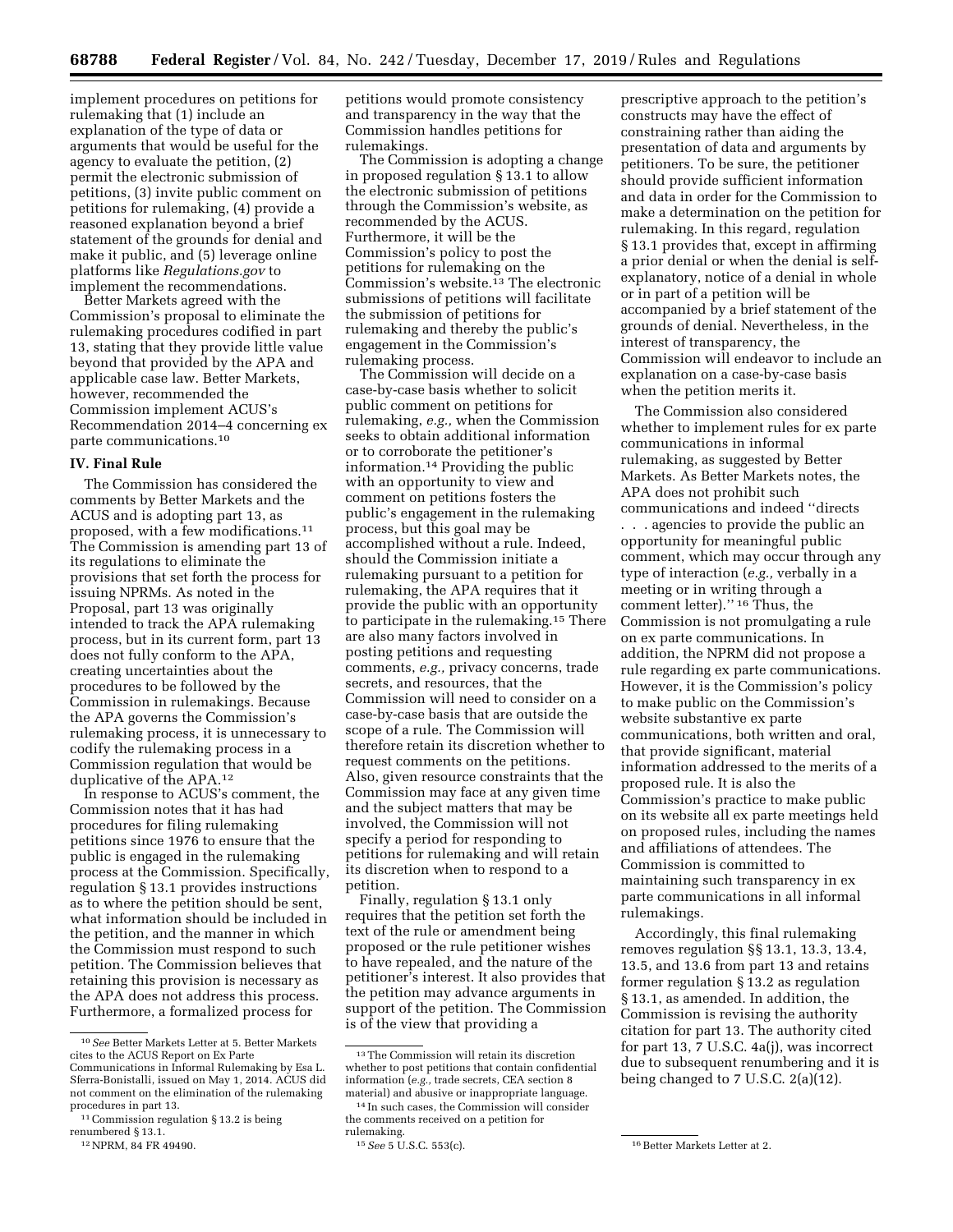### **V. Related Matters**

## *A. Regulatory Flexibility Act*

The Regulatory Flexibility Act 17 requires Federal agencies to consider whether the rules they propose will have a significant economic impact on a substantial number of small entities and, if so, to provide a regulatory flexibility analysis regarding the economic impact on those entities. This rule would remove unnecessary and potentially confusing provisions of part 13 and update the authority cited. As stated above, section 553 of the APA provides for the procedures to be followed by the Commission when promulgating formal and informal rulemakings.18 Because the APA governs the Commission's rulemaking process, the final rule does not change how the Commission's rulemaking process is conducted. Likewise, the final rule will not have a significant economic impact on how small entities would conduct themselves in the promulgation of the Commission's rules. Part 13, as amended by the final rule will not affect how entities participate in the rulemaking process to submit data, views or arguments. Moreover, the final rule retains the current process for submitting petitions for rulemakings to the Commission. Accordingly, the Chairman, on behalf of the Commission, hereby certifies pursuant to 5 U.S.C. 605(b) that the final regulations will not have a significant economic impact on a substantial number of small entities.

### *B. Paperwork Reduction Act*

The Paperwork Reduction Act  $("PRA")$ <sup>19</sup> imposes certain requirements on Federal agencies in connection with their conducting or sponsoring any collection of information. This final rule does not contain any new collection of information requirements within the meaning of the PRA. Accordingly, the requirements imposed by the PRA are not applicable to this rule.

### *C. Cost-Benefit Considerations*

Section 15(a) of the CEA<sup>20</sup> requires the Commission to consider the costs and benefits of its actions before promulgating a regulation under the CEA or issuing certain orders. Section 15(a) further specifies that the costs and benefits shall be evaluated in light of five broad areas of market and public concern: (1) Protection of market

participants and the public; (2) efficiency, competitiveness, and financial integrity of the futures markets; (3) price discovery; (4) sound risk management practices; and (5) other public interest considerations. The Commission considers the costs and benefits resulting from its discretionary determinations with respect to the section 15(a) factors.

As discussed above, the final rule removes redundant and potentially confusing provisions. The final rule is a procedural rule that does not make any substantive change to the Commission rulemaking process. By simplifying the rules setting forth the procedures to be followed in rulemaking proceedings, the Commission eliminates any confusion about the rulemaking procedures that apply, and thus makes them more efficient and understandable to the public and market participants. Further, the final rule does not impose costs on the public since the amendments being finalized do not alter how the public participates in the rulemaking process to submit data, views or arguments.

Because the APA governs the Commission's rulemaking process, the changes to part 13 do not affect the protection of market participants and the public as they will continue to enjoy the ability to petition for rulemaking and otherwise participate in the Commission's rulemaking process. Further, as a procedural rule, the final rule will not impact the efficiency, competitiveness, and financial integrity of the futures markets, price discovery, or sound risk management practices. Finally, it is in the public interest to make the Commission's rulemaking procedures more efficient and understandable to the public and market participants.

### *D. Antitrust Considerations*

Section 15(b) of the CEA requires the Commission to take into consideration the public interest to be protected by the antitrust laws and endeavor to take the least anticompetitive means of achieving the objectives of the CEA, in issuing any order or adopting any Commission rule or regulation. The Commission has determined that the final amendments to part 13 have no anticompetitive effects. As the Commission stated in the NPRM, the final rule simply updates part 13 to remove unnecessary and potentially confusing provisions and makes technical changes. The final rule is procedural rule that will not cause a change in behavior that would alter the level playing fields of regulated entities.

#### **List of Subjects in 17 CFR Part 13**

Administrative practice and procedure, Rulemaking procedures.

For the reasons stated in the preamble, the Commodity Futures Trading Commission revises 17 CFR part 13 to read as follows:

# **PART 13—PROCEDURES FOR PETITIONS FOR RULEMAKING**

Sec.

- 13.1 Petition for issuance, amendment, or repeal of a rule.
- 13.2 [Reserved]

**Authority:** 7 U.S.C. 2(a)(12).

### **§ 13.1 Petition for issuance, amendment, or repeal of a rule.**

Any person may file a petition with the Secretariat of the Commission, by mail or electronically through the Commission website, for the issuance, amendment or repeal of a rule of general application. The petition shall be directed to Secretariat, Commodity Futures Trading Commission, Three Lafayette Centre, 1155 21st Street NW, Washington, DC 20581, and shall set forth the text of any final rule or amendment or shall specify the rule the repeal of which is sought. The petition shall further state the nature of the petitioner's interest and may state arguments in support of the issuance, amendment or repeal of the rule. The Secretariat shall acknowledge receipt of the petition, refer it to the Commission for such action as the Commission deems appropriate, and notify the petitioner of the action taken by the Commission. Except in affirming a prior denial or when the denial is selfexplanatory, notice of a denial in whole or in part of a petition shall be accompanied by a brief statement of the grounds of denial.

### **§ 13.2 [Reserved]**

Issued in Washington, DC, on December 11, 2019, by the Commission.

#### **Christopher Kirkpatrick,**

*Secretary of the Commission.* 

**Note:** The following appendices will not appear in the Code of Federal Regulations.

## **Appendices to Public Rulemaking Procedures—Commission Voting Summary and Commissioner's Statement**

# **Appendix 1—Commission Voting Summary**

On this matter, Chairman Tarbert and Commissioners Quintenz, Behnam, Stump, and Berkovitz voted in the affirmative. No Commissioner voted in the negative.

<sup>17</sup> 5 U.S.C. 601 *et seq.* 

<sup>18</sup>*See* 5 U.S.C. 551 *et seq.;* ATTORNEY GENERAL'S MANUAL ON THE ADMINISTRATIVE PROCEDURE ACT 9 (1947).

<sup>19</sup> 5 U.S.C. 3501 *et seq.* 

<sup>20</sup> 7 U.S.C. 19(a).